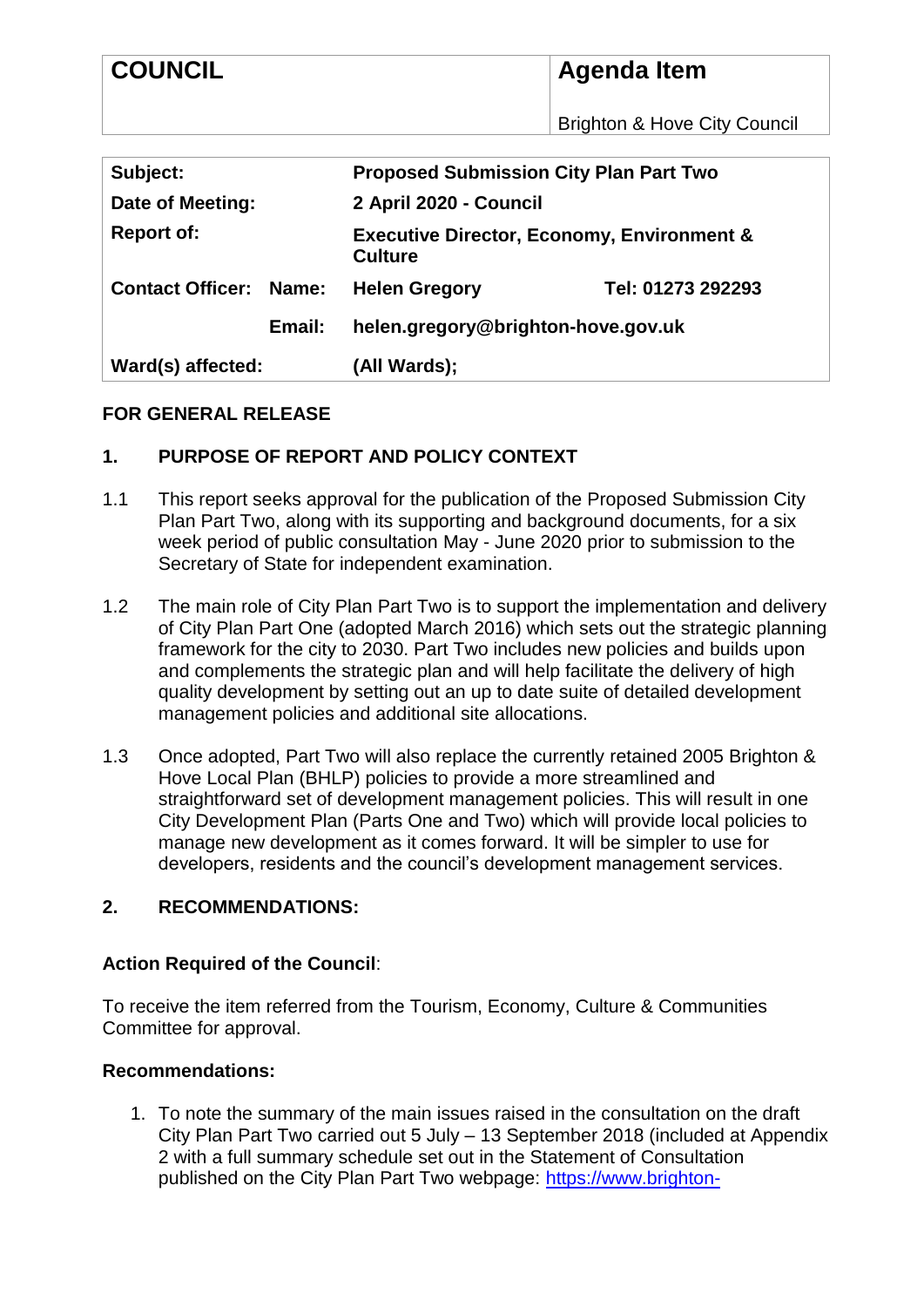[hove.gov.uk/content/planning/planning-policy/city-plan-part-two-proposed](https://www.brighton-hove.gov.uk/content/planning/planning-policy/city-plan-part-two-proposed-submission-stage-2020)[submission-stage-2020\)](https://www.brighton-hove.gov.uk/content/planning/planning-policy/city-plan-part-two-proposed-submission-stage-2020);

- 2. To approve the Proposed Submission City Plan Part Two (along with the policies map and other proposed submission documents) for statutory public consultation in accordance with Regulation 19 of the Town & Country Planning (Local Planning) (England) Regulations 2012;
- 3. To authorise the subsequent submission of the documents to the Secretary of State under Regulation 22 of the Town & Country Planning (Local Planning) (England) Regulations 2012 subject to no material changes, other than alterations for the purposes of clarification, improved accuracy of meaning or typographical corrections, being necessary;
- 4. To authorise the Head of Planning to agree any draft "main modifications" to the City Plan Part Two necessary to make it sound and to authorise the publication of such draft modifications for public consultation save that should any draft modification involve a major shift in the policy approach of City Plan Part Two the draft modification shall be referred by the Head of Planning to the Tourism Equalities, Communities & Culture Committee for approval.

# **3. CONTEXT/ BACKGROUND INFORMATION**

- 3.1 The Brighton & Hove City Plan Part One (CPP1) was adopted in March 2016 and contains strategic planning policies setting out the overall amounts of development (housing, employment, retail etc.) required across the city to 2030 and the broad locations and Development Areas where significant development will take place. It allocates key strategic sites and also sets out key citywide policies to guide development including urban design, transport, affordable housing, biodiversity and sustainability policies.
- 3.2 The role for the City Plan Part Two (CPP2) is to support the implementation and delivery of CPP1. It builds upon and complements the strategic planning framework; identifies and allocates additional development sites; and sets out a more detailed and positive development management policy framework to assist in the determination of planning applications. It covers the same time period (up to 2030) and geographical area as the CPP1. It will help to deliver other city council strategies, for example the Economic Strategy and Housing Strategy.

# **The City Plan Part Two**

- 3.3 The Proposed Submission City Plan Part Two (included in Appendix 1) comprises:
	- **46 development management policies** arranged in the following topics: Housing, Accommodation and Community (including HMO and student housing policies), Employment and Retail, Design and Heritage, Transport and Travel and Environment and Energy.
	- A **Special Area Policy for Benfield Valley** to ensure a coordinated policy approach to ensure the positive and ongoing management and maintenance of Benfield Valley's open spaces, wildlife habitats and heritage assets whilst allowing some development.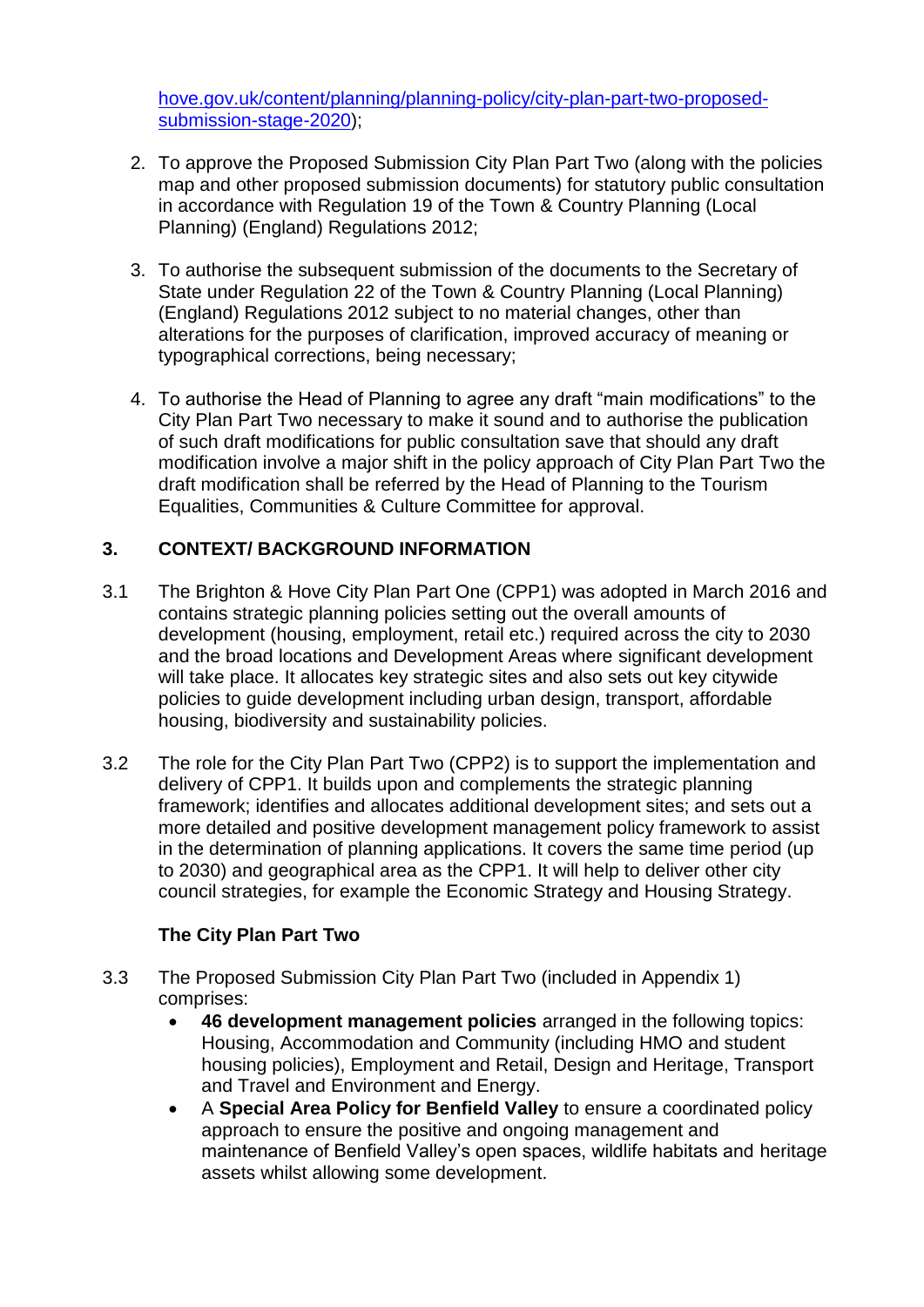- **7 Strategic Site Allocations**  larger mixed use sites (including the Brighton General Hospital site, Sackville Trading Estate and Coal Yard and Land at Lyon Close)
- A **schedule of 55 housing sites** (39 sites within the existing built up area and 16 urban fringe site allocations) and 3 Purpose Built Student Accommodation sites (Lewes Road Bus Garage and 118-130 London Road; 45 & 47 Hollingdean Road Brighton)
- An additional **employment site opportunity** at Hangleton Bottom alongside its safeguard as a waste site.
- 3.4 Planning policies in the City Plan Part Two will help deliver a fairer city with a sustainable future and support the priorities set out in the Council Plan (Our Plan 2020 to 23) Some of the key matters addressed within the City Plan Part Two include:
	- Improving housing quality, choice and mix through introducing minimum internal space standards, higher optional accessibility standards for new housing and supporting the provision of a range of accommodation that meets the city's needs including new policies for older persons housing and community led housing (policies DM1 – DM5).
	- New policy addressing concerns with Houses in Multiple Occupation (HMO) concentrations to consider impacts at both the immediate and wider neighbourhood level alongside an additional policy to manage the type and quality of purpose built student accommodation (policy DM7).
	- Providing more flexibility within the city's defined shopping centres for a broader range of town centre uses to ensure future proofing retail centres against the changing nature of high streets (policies DM12-13).
	- Updated and new policies recognising the role of community facilities, public houses, markets and local shops in providing access to local community facilities and shops (policies DM9, 10, 12-16).
	- Policies to ensure attractive, high quality design and places; encouraging development in conservation areas to be of the highest quality; making clear that well designed new development of appropriate scale will be supported and that heritage policies do not preclude good modern design (policies DM18 – DM32).
	- Protecting water quality and quantity; ensuring developments on the seafront are resilient to the effects of climate change. A new policy requires sustainable drainage to be included in the design and layout of all new buildings, car parking and hardstanding recognising the wider benefits they can play in providing improved biodiversity and enhanced landscape/ townscape (policies DM42 - 43).
	- Policies seeking biodiversity net gains through new development and requiring development to demonstrate that it safeguards and/or contributes positively to green infrastructure recognising the multifunctional benefits (policy DM 37 and specific references in strategic site allocations).
	- New policy extending the minimum sustainability standards set out in the adopted City Plan Part 1 to all development (not just new build residential). In addition requiring development to achieve a higher minimum energy performance in advance of government targets and encouraging opportunities for community energy and integrated heat network infrastructure/ communal heating systems (policies DM43-46). These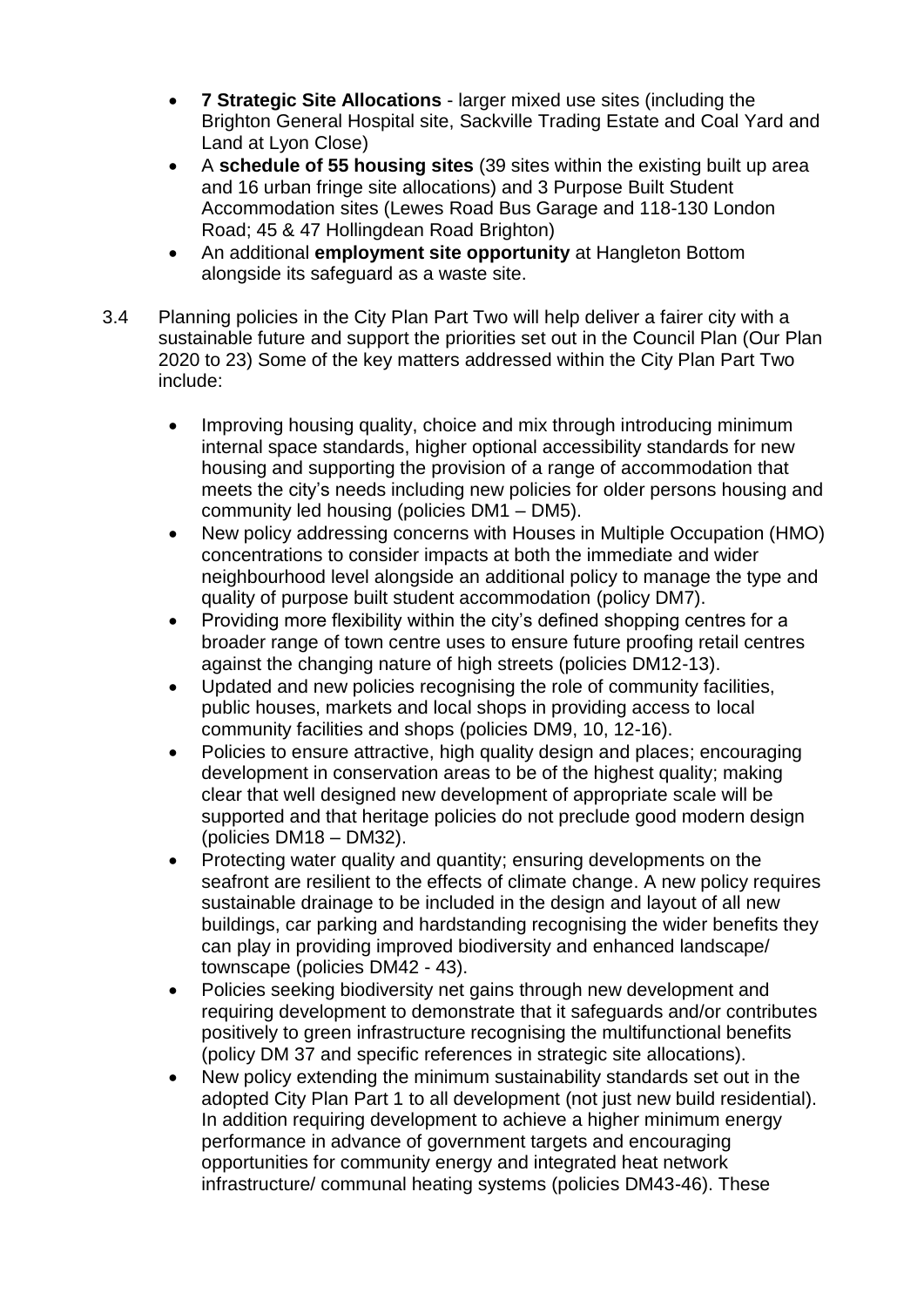policies will support the council ambition to become a carbon neutral city by 2030.

# **Consultation on the City Plan Part Two**

- 3.5 Consultation on the Draft City Plan Part Two ended on 13 September 2018 after 10 full weeks of formal consultation (this was the second stage of consultation on the City Plan Part Two following an earlier issues and options consultation in 2016 that lasted 12 weeks). 1308 representations were received in relation to the draft City Plan Part Two policies from 349 respondents together with a petition signed by a further 518 residents. 66% of the representations were supporting policies in the draft CPP2. Of those, two-thirds were a mixture of general support, support with caveats and often with suggested changes to policies. There was particularly strong support for new policies introducing national minimum space standards and higher accessibility standards for new housing, the older person housing policy and additional restrictions on HMOs.
- 3.6 All the comments received during this consultation have been carefully considered and, where appropriate, changes have been made to the draft City Plan Part Two to reflect them. A summary of the main issues raised and how these have been addressed is set out in the Statement of Consultation (appendix 4) made available on the City Plan Part Two webpage: [https://www.brighton](https://www.brighton-hove.gov.uk/content/planning/planning-policy/city-plan-part-two-proposed-submission-stage-2020)[hove.gov.uk/content/planning/planning-policy/city-plan-part-two-proposed](https://www.brighton-hove.gov.uk/content/planning/planning-policy/city-plan-part-two-proposed-submission-stage-2020)[submission-stage-2020\)](https://www.brighton-hove.gov.uk/content/planning/planning-policy/city-plan-part-two-proposed-submission-stage-2020). This has been further summarised in Appendix 2 of this report.

### **Development Management Policies**

- 3.7 The development management policies were generally well received and it has not been necessary to make major changes in response to representations other than:
	- **DM6 Build to Rent** whilst there was general support for the policy, developers/ consultants raised concerns about a number of the policy requirements. A Build to Rent Study was commissioned and the recommendations from this Study have informed changes to the policy relating to the affordable housing target in the policy.
	- **DM12 Primary, Secondary and Local Shopping frontages** in response to a number of representations concerned that the wording was too restrictive and did not sufficiently reflect the changing nature of high streets and changes brought forward in the National Planning Policy Framework ("NPPF") the policy has been amended (and re-named) to widen the range of town centre uses that shop units can change to.
	- **DM37 Nature Conservation and Green Infrastructure –** in response to consultation responses the policy has been restructured to provide greater clarity and to better reflect the NPPF. The changes made clarify that development should conserve, enhance and provide net gains in biodiversity and clarify the approach to designated sites.
- 3.8 Some minor changes to policy wording have also been made to address representations from statutory consultees such as Heritage England and Natural England seeking clarity or to strengthen policies such as seeking biodiversity net gains on site allocations or Southern Water seeking reference to infrastructure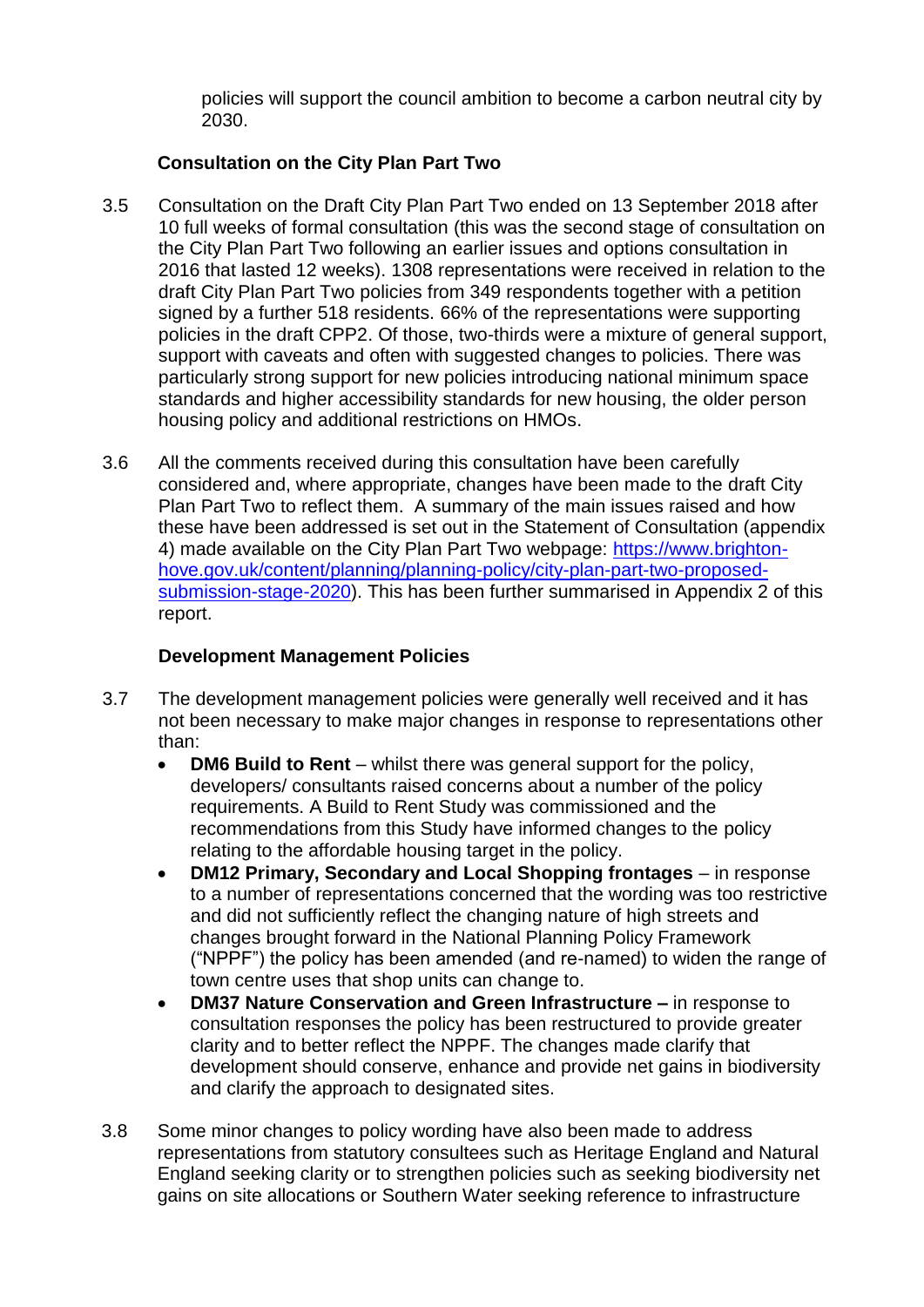requirements. There have also been some amendments to the supporting text for reasons of clarification and in response to changes in national policy and updated background evidence.

### **Site Allocations**

- 3.9 Representations to some of the Strategic Site Allocations (**SSA1 – SSA4**) and to the Special Area policy for **Benfield Valley (SA7)** from landowners/potential developers sought to increase the indicative housing figures. Following consideration of these representations the amounts of development (expressed as a minimum) have remained unchanged to ensure that other policy objectives such as place-making, the need to bring forward a mix of uses (where relevant) and the protection of heritage / environmental assets can be achieved. In relation to Benfield Valley, it is not considered that Benfield Valley is a suitable site for large scale strategic development. Such development would lead to the loss of a high proportion of the existing open space which would irreversibly change the character of the valley, leading to unacceptable impacts on the landscape, ecology and heritage which would not be possible to mitigate.
- 3.10 A representation was put forward by the landowners/ operators of **Brighton Racecourse** seeking its allocation as an additional strategic site allocation to support the refurbishment and upgrade of the racecourse and allow for additional uses such as a hotel and residential. The site is recognised as a major sporting venue and its refurbishment and upgrade is supported in principle by the Council. However, the aspirations and masterplanning set out in the representation were acknowledged to be at an early stage and there was a lack of detailed information regarding the scale of development and siting. Given a number of identified constraints/ sensitivities which included: scheduled ancient monument designation, landscape sensitivities (due to the sites elevated and prominent position) the fact that the site was not identified as suitable for housing in the 2014 Urban Fringe Assessment and its close proximity to the South Downs National Park, the site was not considered suitable for a strategic site allocation in the CPP2.
- 3.11 With respect to **Policy H1 Housing Sites and Mixed Use Sites**, a number of representations were received from landowners/ developers which sought a higher amount of housing or a change to the mix of uses on sites than indicated in Tables 6 and 7 in Policy H1. Where appropriate the indicative housing number or the mix of uses has been amended. Eight housing sites have come out of Tables 6 and 7 where development has now commenced or where information submitted with representations indicated sites were no longer considered available within the plan period or where a lack of information was not able to confirm site availability. Two new sites have been added in response to the 'call for sites' exercise (Outpatients Department, RSCH and Royal Mail Sorting Office, Denmark Villas).
- 3.12 Policy H2 proposes to allocate a number of **urban fringe sites** for housing, this principle was clearly established through the adoption of City Plan Part One. Representations were received from landowners, developers, local residents and other stakeholders with regard to the suitability and deliverability of a number of the proposed urban fringe housing site allocations under Policy H2. Some representations considered the urban fringe and/or specific proposed allocations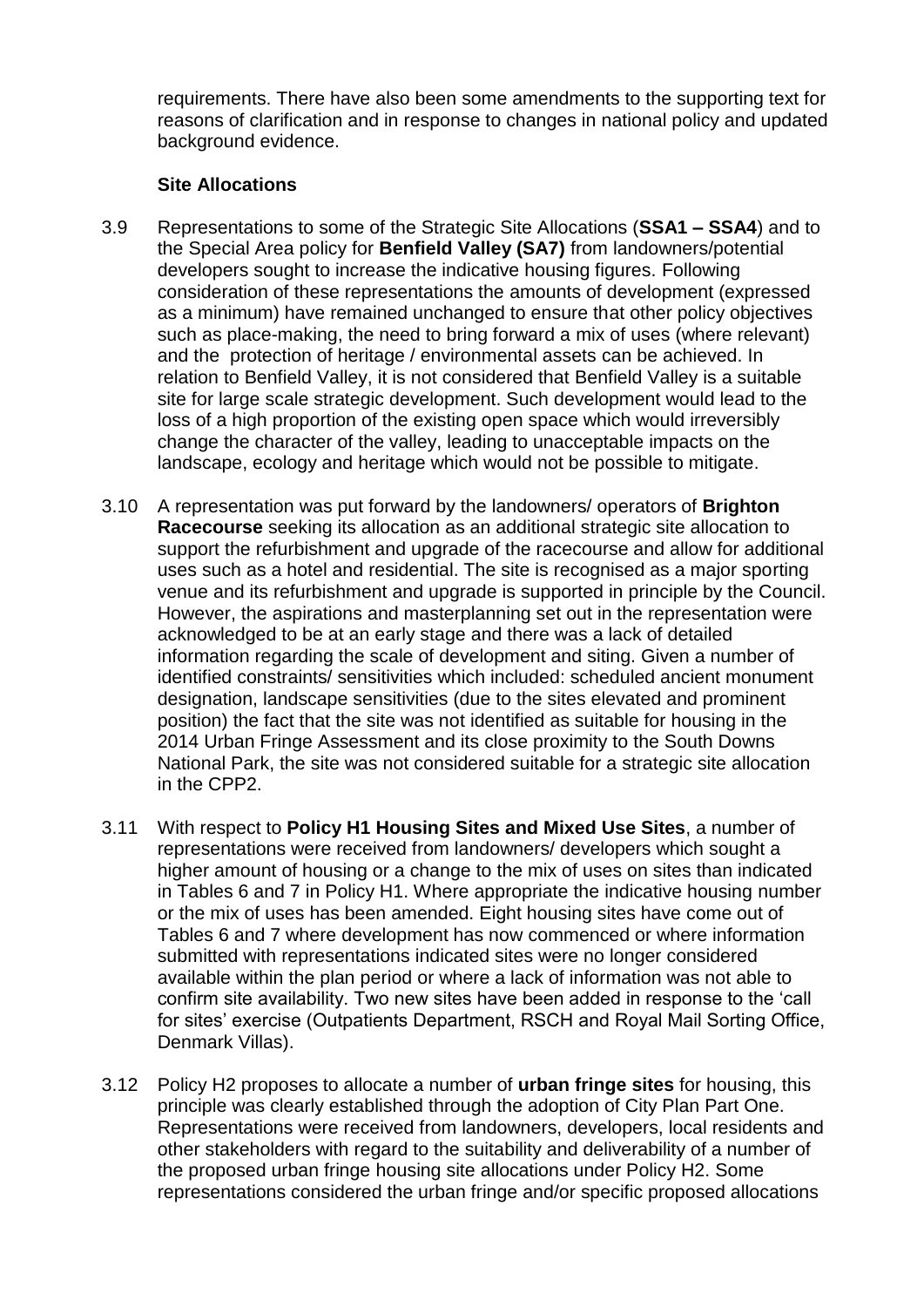offer potential to achieve higher housing numbers. Of the proposed urban fringe allocations, the largest number of objections related to the two urban fringe housing sites in Patcham Ward. This included a petition against the allocation of Land at/adjacent to Horsdean Recreation Ground (UF Site 16). Representations made raised a number of concerns including site capacity and density, impact on character of the area, loss of valued open space, site access, traffic & parking impacts, pressure on local services/ facilities and impacts on surface & foul water drainage and water extraction. Following consideration of the concerns, both sites are still considered suitable for housing development as identified in the policy, having regard to the evidence and recommendations in the 2014 and 2015 Urban Fringe Assessments.

- 3.13 **Policy H2 Housing Sites – Urban Fringe** has been amended to include new criteria requiring biodiversity net gains and opportunities for higher standards of energy efficiency and renewable energy provision and additional criteria relating to waste water infrastructure requirements. Indicative housing figures to a number of sites have been updated to reflect recent planning consents or updated information on deliverability (such as at Land at and adjacent to Brighton Race Course UF30 where the quantum of indicative development has been reduced). For clarity some clusters of sites have been split in Table 8 to reflect recent planning consents.
- 3.14 Policy **H3 Purpose Built Student Accommodation** has been amended to include a third site (45 & 47 Hollingdean Road, Brighton) for purpose built student accommodation to reflect the deliverability, suitability in principle and availability of the site established through a recent planning application.

## **City Plan Part Two Supporting Documents**

3.15 The City Plan Part Two has to be prepared in accordance with the Planning and Compulsory Purchase Act 2004; the Town and Country Planning (Local Planning) (England) Regulations 2012; the Environmental Assessment of Plans and Programmes Regulations 2004; and the Conservation of Habitats and Species Regulations 2017. Therefore a number of supporting documents including proposed changes to the Policies Map are also required to accompany the Plan and these are summarised in Appendix 3 and published on the City Plan Part Two webpage: [https://www.brighton-hove.gov.uk/content/planning/planning](https://www.brighton-hove.gov.uk/content/planning/planning-policy/city-plan-part-two-proposed-submission-stage-2020)[policy/city-plan-part-two-proposed-submission-stage-2020\)](https://www.brighton-hove.gov.uk/content/planning/planning-policy/city-plan-part-two-proposed-submission-stage-2020).

## **Background Evidence**

3.16 This report also seeks approval of the following studies that provide background and supporting evidence for the City Plan Part Two. Full copies of each study are published on the City Plan Part Two webpage: [https://www.brighton](https://www.brighton-hove.gov.uk/content/planning/planning-policy/city-plan-part-two-proposed-submission-stage-2020)[hove.gov.uk/content/planning/planning-policy/city-plan-part-two-proposed](https://www.brighton-hove.gov.uk/content/planning/planning-policy/city-plan-part-two-proposed-submission-stage-2020)[submission-stage-2020\)](https://www.brighton-hove.gov.uk/content/planning/planning-policy/city-plan-part-two-proposed-submission-stage-2020). Appendix 4 provides an outline of the purpose of the studies and a summary of the key findings. Although background studies inform the policy approach they do not determine policy. The 7 studies are: Student Accommodation Study, Build to Rent Study, the Older Persons Housing Needs Assessment 2019, Gypsies and Travellers Needs Assessment Update, SHLAA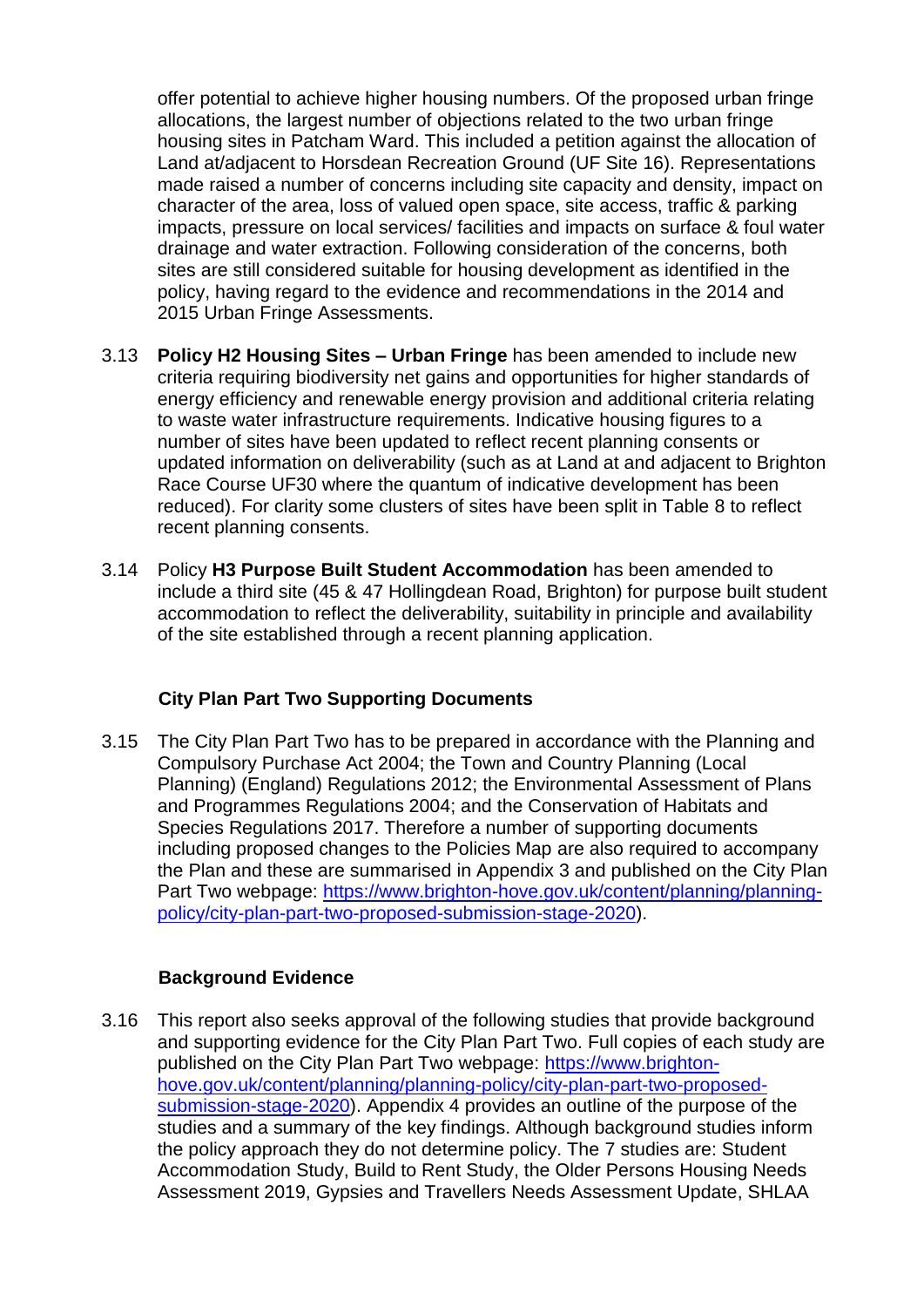2019 Update, Local Wildlife Study Update, and Strategic Flood Risk Assessment Level 1 and 2 Screening.

3.17 A number of Background Topic Papers have been prepared to support the City Plan Part Two and to set out in more detail the rationale for and evidence to support a number of policies in the Plan: Benfield Valley Background Topic Paper, Local Green Space Topic Paper, Housing Quality and Choice – Space and Accessibility Standards Topic Paper, Duty to Cooperate Update Topic Paper; Sequential and Exceptions Test Update and Transport Technical Paper. In addition Topic Papers prepared at the draft City Plan Part Two stage have been updated (Retail Topic Paper, Site Allocation Topic Paper and Housing Provision Topic Paper) to reflect changes made to the Plan. Copies have been published on the City Plan Part Two webpage: [https://www.brighton](https://www.brighton-hove.gov.uk/content/planning/planning-policy/city-plan-part-two-proposed-submission-stage-2020)[hove.gov.uk/content/planning/planning-policy/city-plan-part-two-proposed](https://www.brighton-hove.gov.uk/content/planning/planning-policy/city-plan-part-two-proposed-submission-stage-2020)[submission-stage-2020\)](https://www.brighton-hove.gov.uk/content/planning/planning-policy/city-plan-part-two-proposed-submission-stage-2020).

### **Next Stages**

- 3.18 Subject to council approval, statutory consultation for six weeks at the proposed submission stage provides a formal opportunity for the local community and other stakeholders to make any further representations on the City Plan Part Two prior to its submission for independent examination. This consultation will, in accordance with the relevant legislation, specifically focus on whether the Plan is 'sound' and has been prepared in accordance with legal and procedural requirements. More information on the tests of soundness is included in Appendix 5.
- 3.19 Subject to there being no further material changes to the Plan in light of representations received during the next formal consultation stage, or no new issues raised that could risk the City Plan Part Two being found not 'sound' at examination, the Plan will be submitted to the Secretary of State who will appoint an Inspector to conduct an independent examination of the City Plan Part Two. The Inspector will be required to test the Plan for compliance with certain statutory provisions, including whether the Plan is 'sound'.
- 3.20 In examining the Plan, the Planning Inspector will consider the preparation process and content of City Plan Part Two and the background evidence submitted by the council together with the representations received as a result of the proposed submission consultation. It is anticipated that the examination will include public hearing sessions which are expected to take place in winter 2020/ early 2021. Following receipt of the Inspector's final report, the Plan will be brought back to council for formal adoption (estimated winter 2021).
- 3.21 It should be noted that as the City Plan Part Two moves closer to adoption, the greater the weight that may be given to its policies in the determination of planning applications depending on their compliance with the NPPF and the level of support (as explained in Appendix 5). Until the adoption of the City Plan Part Two, retained policies in the Brighton & Hove Local Plan 2005 will remain part of the Development Plan.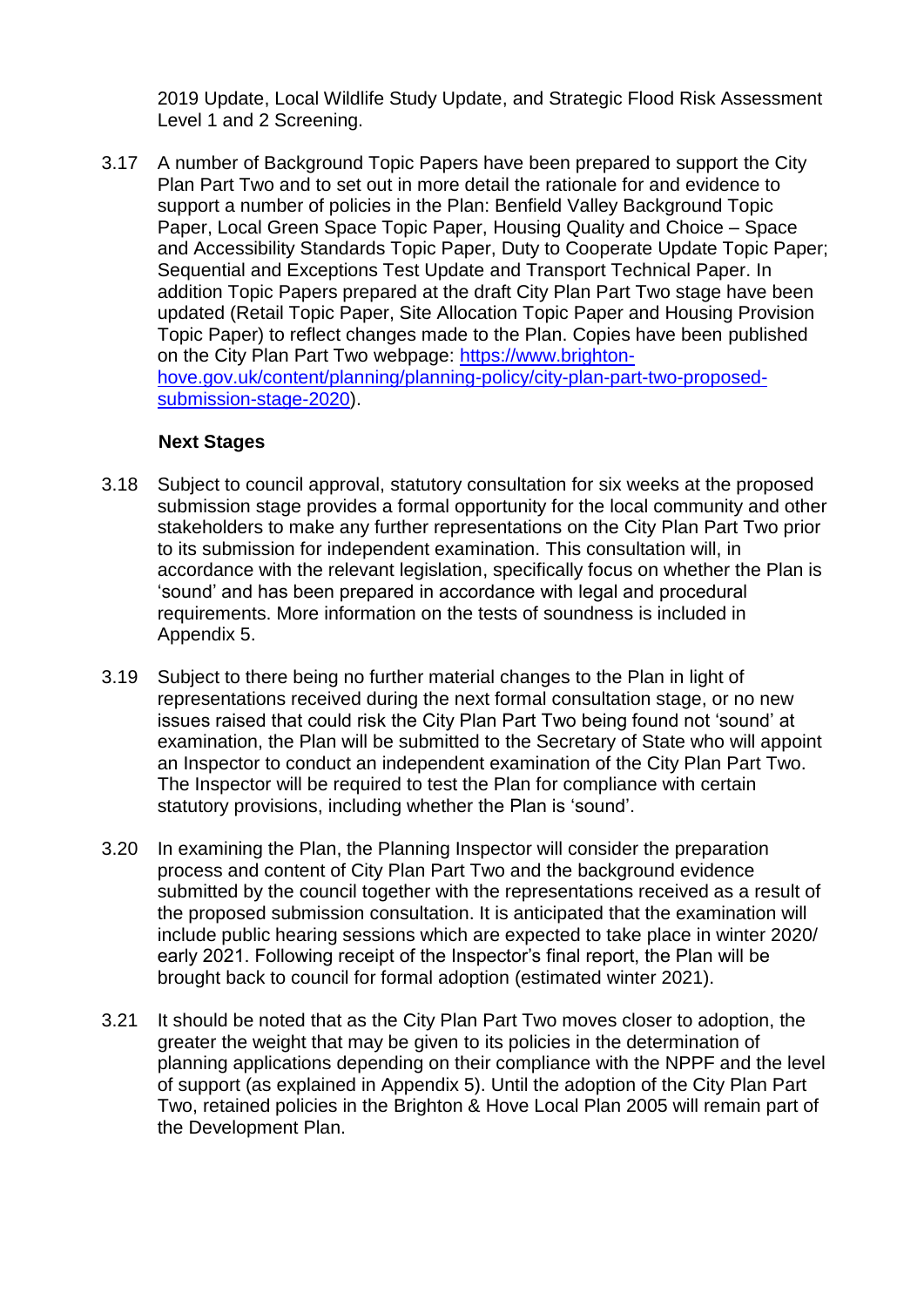# **4. ANALYSIS & CONSIDERATION OF ANY ALTERNATIVE OPTIONS**

- 4.1 It is important that the Council has a complete, up to date and robust planning policy framework. Whilst the City Plan Part One provides the overarching strategic planning framework for the City, including the eight Development Areas and 22 strategic site allocations, it does not allocate all of the sites that will be required to meet the city's identified needs such as housing. Nor does it include a full set of up-to-date detailed development management policies. City Plan Part Two will provide a full policy framework to deliver the strategy. Without City Plan Part Two in place national policy will carry more weight and there will be loss of local control in shaping and managing new development.
- 4.2 The process of preparing the City Plan Part Two involves testing of reasonable alternative policy options. This testing includes consultation, a robust evidence base and the Sustainability Appraisal.
- 4.3 The Committee could defer or decide not to publish the proposed submission City Plan Part Two for formal consultation, however, this would delay the progress of City Plan Part Two towards adoption and the Council would not have a complete, up to date Development Plan to guide development across the city. This could increase the risk of planning applications being allowed at appeal where out of date policies are relied upon. This option is therefore not recommended.

## **5. COMMUNITY ENGAGEMENT & CONSULTATION**

- 5.1 A Statement of Consultation has been prepared which details the consultation undertaken on the draft City Plan Part Two, the consultation responses received through formal written representations and the officer responses to address the representations.
- 5.2 The Planning Policy Cross-Party Working Group met on 21 October 2019 and was advised of the outcomes of the draft City Plan Part 2 consultation and the proposed key changes to be made to the plan as a result of the consultation responses.
- 5.3 Consultation on the Proposed Submission City Plan Part Two will accord with the approach and standards set out in the council's adopted Statement of Community Involvement and will take into account the Community Engagement Framework (CEF). This will include directly notifying statutory consultees together with individuals or organisations that previously commented on the City Plan Part Two or have asked to be kept informed on progress on the City Plan Part Two. The consultation will also be publicised on the council's website, through press releases and social media. The proposed submission CPP2 along with all the supporting documents will be made available on the council's website and through the consultation portal. It would also normally be made available at the council's main deposit points (the customer service centres and Jubilee, Hove and Portslade Libraries). Copies of the CPP2, policies map and nontechnical SA would also normally be made available at the other city libraries. Careful consideration will therefore be given to the timing of the consultation in light of the current coronavirus situation and given the current closure of libraries.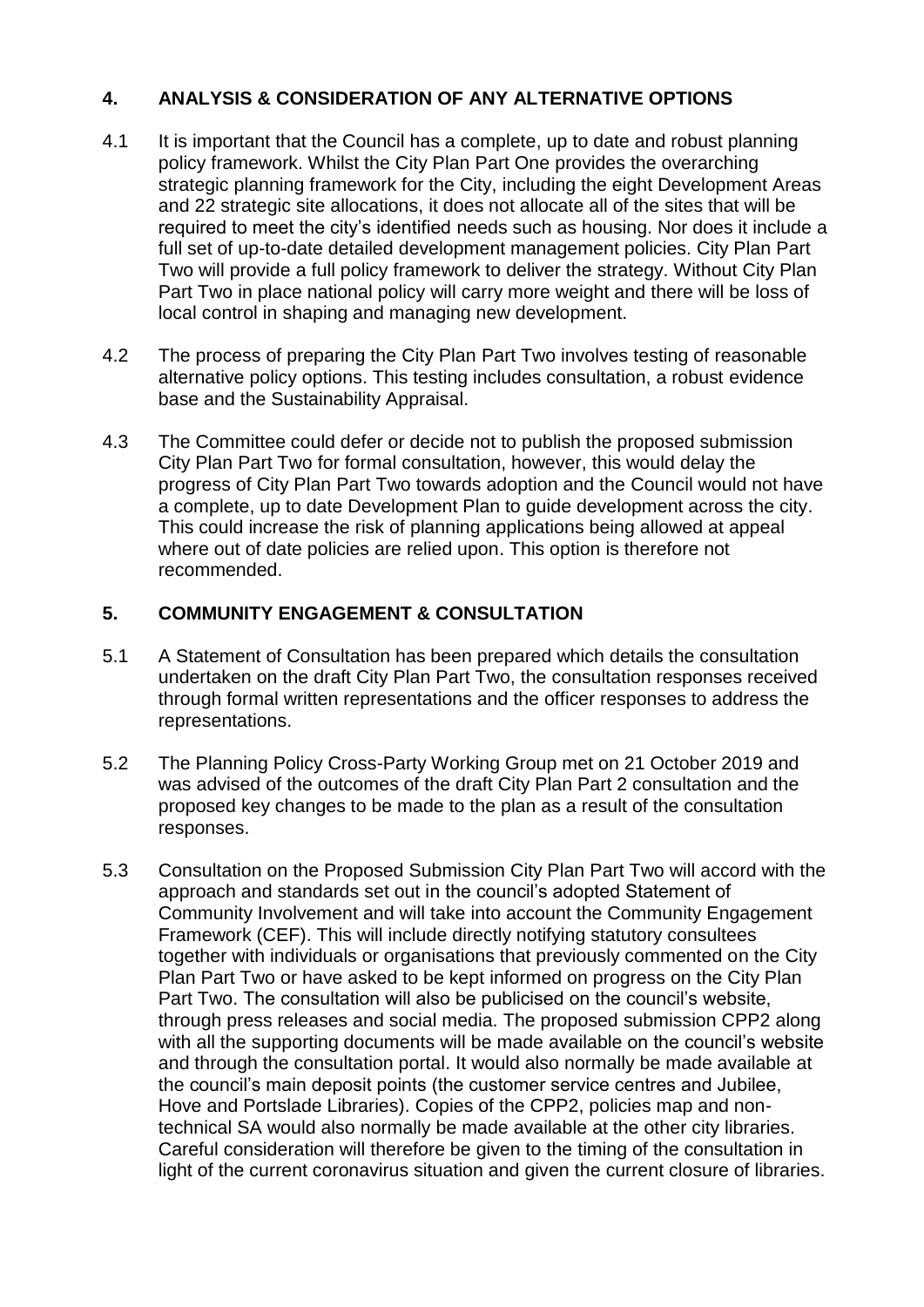5.4 The statutory consultation period is for at least six weeks rather than the twelve week requirement set out in the CEF. The consultation will specifically focus on whether the document is 'sound' and has been prepared in accordance with legal and procedural requirements (the test of soundness are explained in Appendix 5).

# **6. CONCLUSION**

- 6.1 The main role of City Plan Part Two is to support the implementation of City Plan Part One (adopted March 2016) and to help deliver high quality and sustainable development and places in the city. Through the Plan, additional development sites are allocated and a suite of detailed, updated and new development management policies that complement the strategic policies set out in the City Plan Part One.
- 6.2 In accordance with statutory requirements, before the City Plan Part Two can be adopted it is required to go through the next formal stage of consultation before it can be submitted to the Secretary of Statement for independent examination.
- 6.3 Approving the proposed submission Plan for public consultation before it is submitted for examination will ensure the City Plan Part Two is progressed towards adoption in a timely manner, thereby supporting the implementation and delivery of the City Plan Part One.

## **7. FINANCIAL & OTHER IMPLICATIONS:**

Financial Implications:

7.1 The costs of preparation and consultation for the City Plan Part Two, and of holding an examination, will be met from within existing PPH revenue budgets.

*Finance Officer Consulted: Jessica Laing Date: 17/10/19*

Legal Implications:

7.2 Once adopted, the City Plan Part Two will be a Development Plan Document ("DPD") within the meaning of the Planning and Compulsory Purchase Act 2004 and will be a material consideration in the determination of planning applications. The detail as to the preparation of this type of document is found in the Town and Country Planning (Local Planning) (England) Regulations 2012. Regulation 19 of the 2012 Regulations provides that, prior to submission to the Secretary of State for independent examination, a DPD must be publicised for a period of at least 6 weeks and representations invited. Any representations received by the local planning authority within the timescale set out will be forwarded to the Secretary of State for consideration.

*Lawyer Consulted: Hilary Woodward Date: 16/10/19*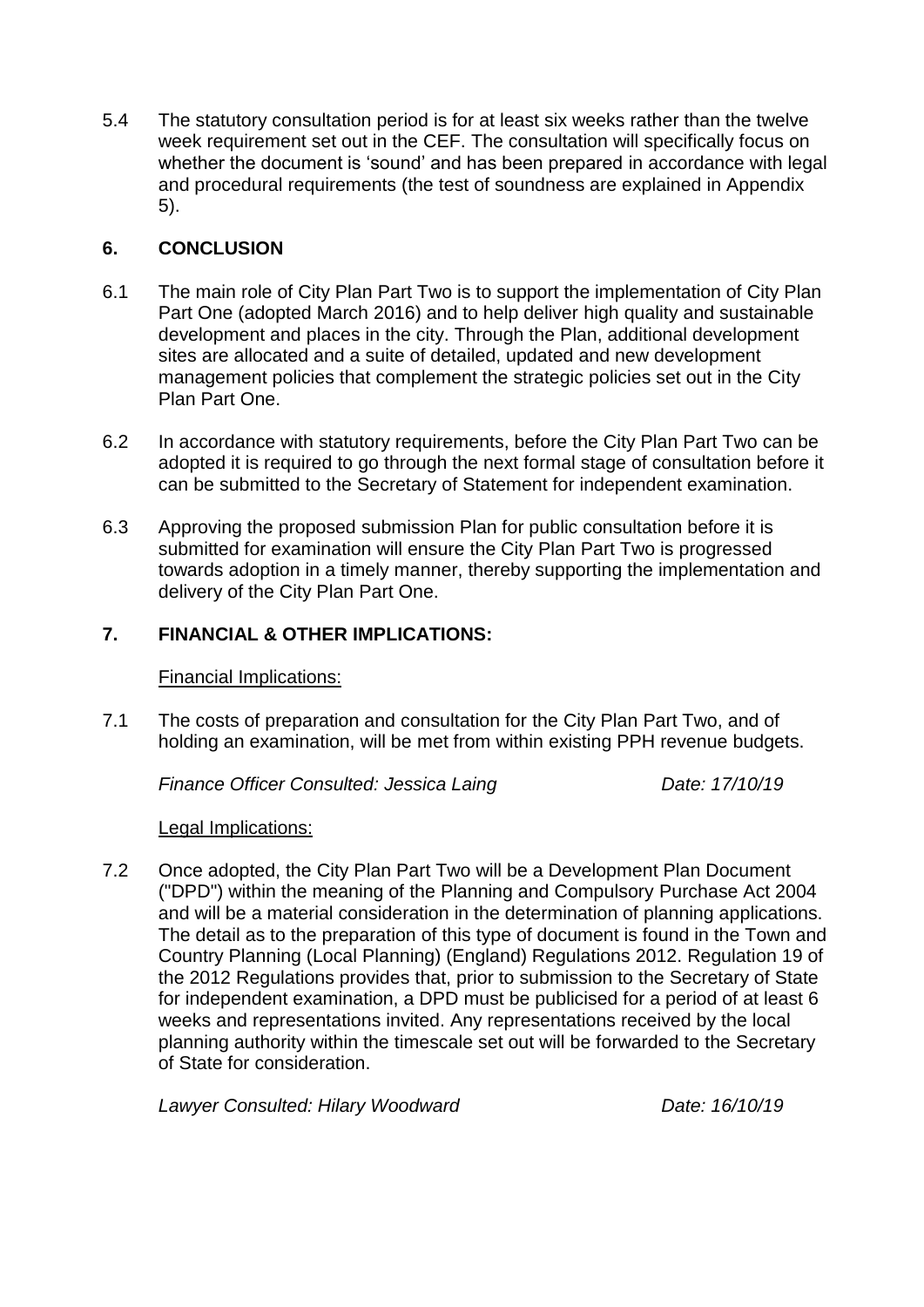### Equalities Implications:

7.3 The Plan will help deliver equalities outcomes from new development. A Health and Equalities Impact Assessment (HEQIA) has been carried out on the draft City Plan Part 2 and revisited following changes to the policies to ensure that the policies are coordinated to address equalities, health and well-being outcomes throughout the city. This is set out in an addendum to the HEQIA. The HEQIA concludes that CPP2 represents a comprehensive and inclusive suite of policies geared to fostering a healthy, vibrant, cohesive and sustainable population. The plan addresses various health objectives, with certain policies specifically addressing some of the health needs of people with certain protected characteristics, including younger people, older people and disabled people.

## Sustainability Implications:

7.4 A Sustainability Appraisal (SA) incorporating the requirements of Strategic Environmental Assessment (SEA) has been prepared to inform and support the City Plan Part Two. This included assessment of options at draft stage to ensure the Plan is the most sustainable approach and will therefore support the delivery of sustainable development and outcomes. The SA has assessed the changes to the City Plan Part 2 and concludes that the plan provides a policy framework that seeks to avoid, reduce and mitigate the risk of any adverse effects, thereby resulting in positive social, economic and environmental effects overall. The Plan contributes positively to delivering a Carbon Neutral City by 2030.

## Crime & Disorder Implications:

7.5 The City Plan Part 1 addressed crime and disorder issues through Development Area proposals, Special Area policies and a number of citywide policies. During the preparation of the City Plan Part 2 the site assessment and sustainability assessment process has considered crime and disorder issues. A number of policies also address crime and public safety issues (DM8, DM18, DM20, DM23, DM24, and DM40).

#### Risk and Opportunity Management Implications:

7.6 Formal consultation on the proposed submission City Plan Part Two will ensure that any new issues that risk Plan being found unsound can be considered before it is submitted to the Secretary of State for examination.

#### Public Health Implications:

7.7 A HEQIA assessment has been carried out to inform the draft version of the City Plan Part Two to ensure that the policies are co-ordinated to address health and well-being outcomes throughout the city and revisited following changes to the policies to ensure that the policies are coordinated to address equalities, health and well-being outcomes throughout the city. This is set out in an addendum to the HEQIA, see also paragraph 7.3.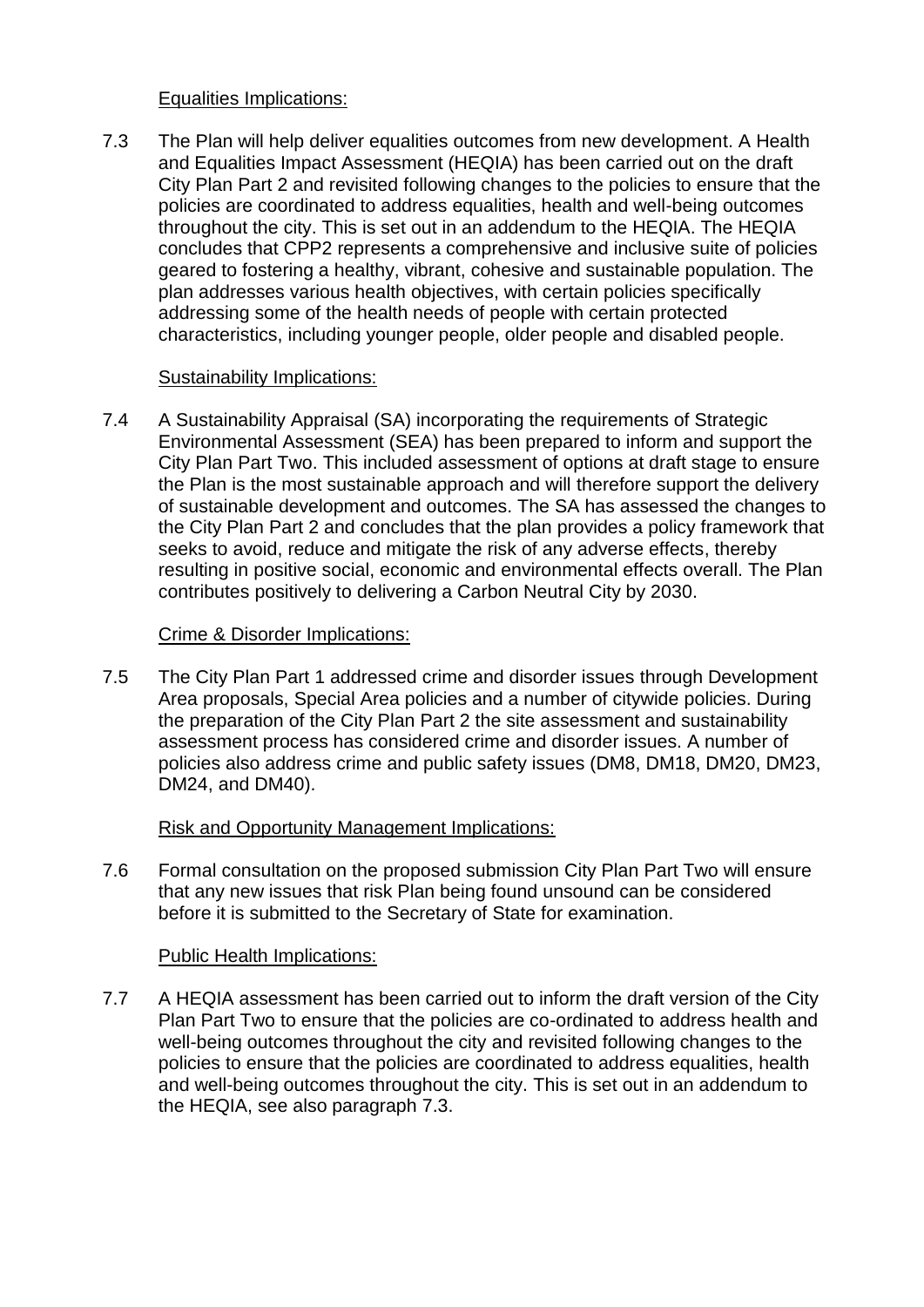### Corporate / Citywide Implications

7.8 The City Plan Part Two will help with the implementation and delivery of priorities set out in the City Plan Part One. It will contribute to delivering the Corporate Plan, Plans and Strategies across the city council directorates and the Sustainable Community Strategy. The City Plan Part Two will also help to deliver city-wide strategies of public and voluntary sector partners and promote investment and economic growth.

# **SUPPORTING DOCUMENTATION**

## **Appendices:**

- 1. Proposed Submission City Plan Part 2 (copies circulated to Members and published on the City Plan Part Two webpage: [https://www.brighton](https://www.brighton-hove.gov.uk/content/planning/planning-policy/city-plan-part-two-proposed-submission-stage-2020)[hove.gov.uk/content/planning/planning-policy/city-plan-part-two-proposed](https://www.brighton-hove.gov.uk/content/planning/planning-policy/city-plan-part-two-proposed-submission-stage-2020)[submission-stage-2020\)](https://www.brighton-hove.gov.uk/content/planning/planning-policy/city-plan-part-two-proposed-submission-stage-2020)
- 2. Summary of main issues raised at Draft CPP2 Consultation and summary of changes to policy wording
- 3. Summary of Supporting Documents
- 4. Summary of Background Studies
- 5. Tests of Soundness
- 6. Protocol